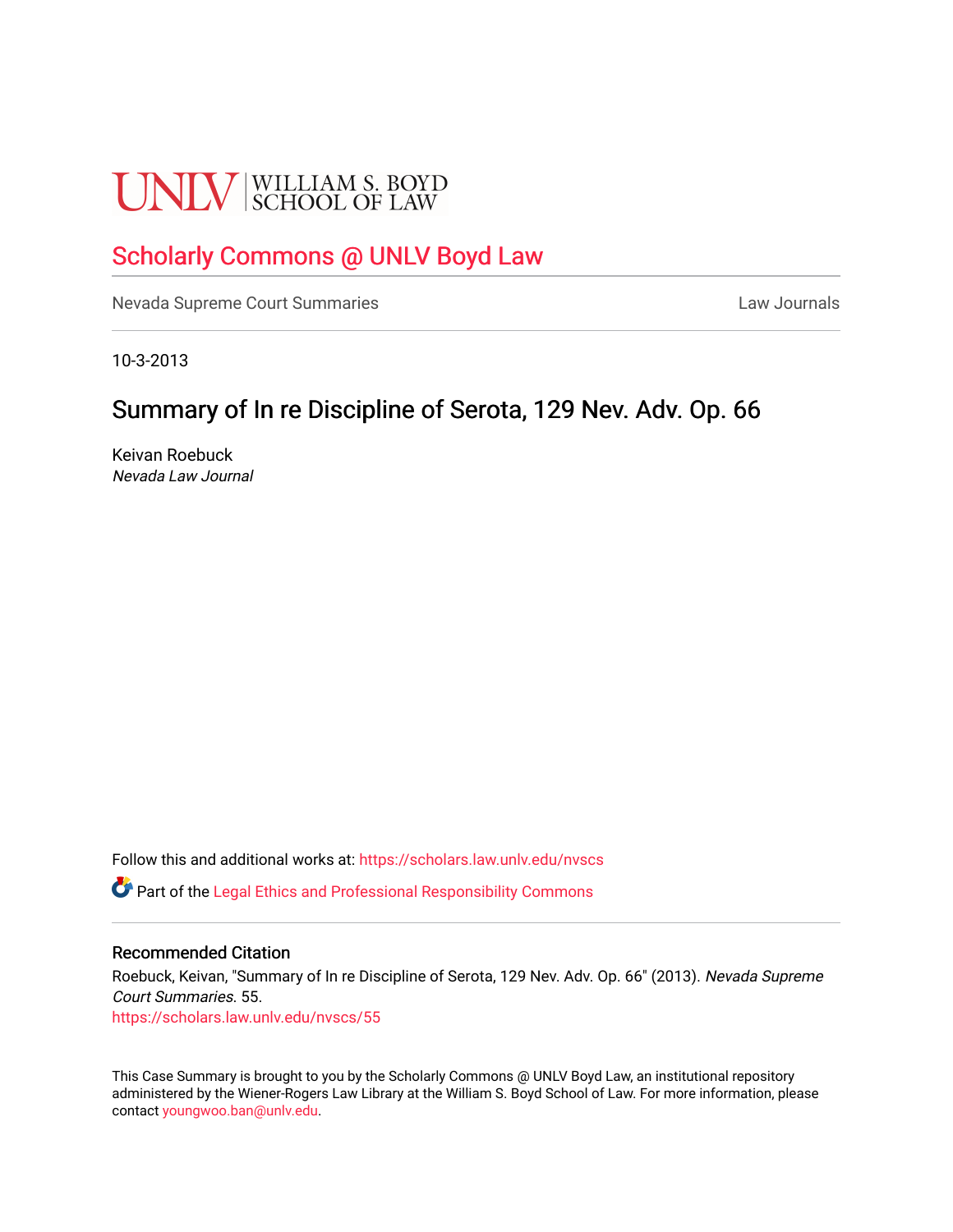## *In re Discipline of Serota*, 129 Nev. Adv. Op. 66 (Oct. 3, 2013)<sup>1</sup>

### PROFESSIONAL RESPONSIBILITY: MISAPPROPRIATION OF CLIENT'S FUNDS

#### **Summary**

The court determined whether an attorney's misappropriation of \$319,000 of a client's funds warrants disbarment from the practice of law.

#### **Disposition**

The egregiousness of misappropriating \$319,000 of a client's funds warrants disbarment from the practice of law. This conclusion is further supported by the presence of multiple aggravating factors.

#### **Factual and Procedural History**

Serota represented a client who allegedly violated federal law in an action by the SEC. In anticipation of the action's judgment, the client paid Serota 14 checks totaling \$319,901.59, written between July 2 and July 24, 2009. As these checks were being deposited, Serota misappropriated them by writing checks to companies that he had an ownership interest in. By the time that he had his client sign the consent to entry of judgment on August 3, 2009, Serota had misappropriated virtually the entire amount of the judgment.

On September 25, 2009, a final judgment was entered that required the client to pay \$319,901.59 within 10 business days. However, two days before the judgment was to be paid, Serota admitted his misappropriations to the state bar. As a result, a formal disciplinary hearing was held. The disciplinary panel found that Serota violated RPC 1.15 (safekeeping property) and RPC 8.4 (misconduct)., and recommended that Serota be disbarred.

Serota's disciplinary matter was forwarded to the Nevada Supreme Court for automatic review.<sup>2</sup> Bar counsel filed an original petition<sup>3</sup> to inform the Court that Serota was convicted of one count of theft, a category B felony, for the same conduct underlying the disciplinary proceeding. Serota also filed an original petition<sup>4</sup> in which he sought dissolution of the Court's previous order on November 18, 2009, temporarily suspending him from the practice of law.

#### **Discussion**

The Court automatically reviews the panel's findings<sup>5</sup> de novo to determine if they are supported by clear and convincing evidence.<sup> $\delta$ </sup> "In determining the proper disciplinary sanction, [the Court] considers: (1) the duty violated, (2) the lawyer's mental state, (3) the potential or

<sup>&</sup>lt;sup>1</sup> By Keivan Roebuck

<sup>2</sup> Docket No. 57960.

<sup>&</sup>lt;sup>3</sup> Docket No. 59551.

<sup>4</sup> Docket No. 60719.

 $5$  SCR 105(3)(b).

 $6$  SCR 105(2)(e); In re Discipline of Drakulich, 111 Nev. 1556, 1566, 908 P.2d 709, 715 (1995).